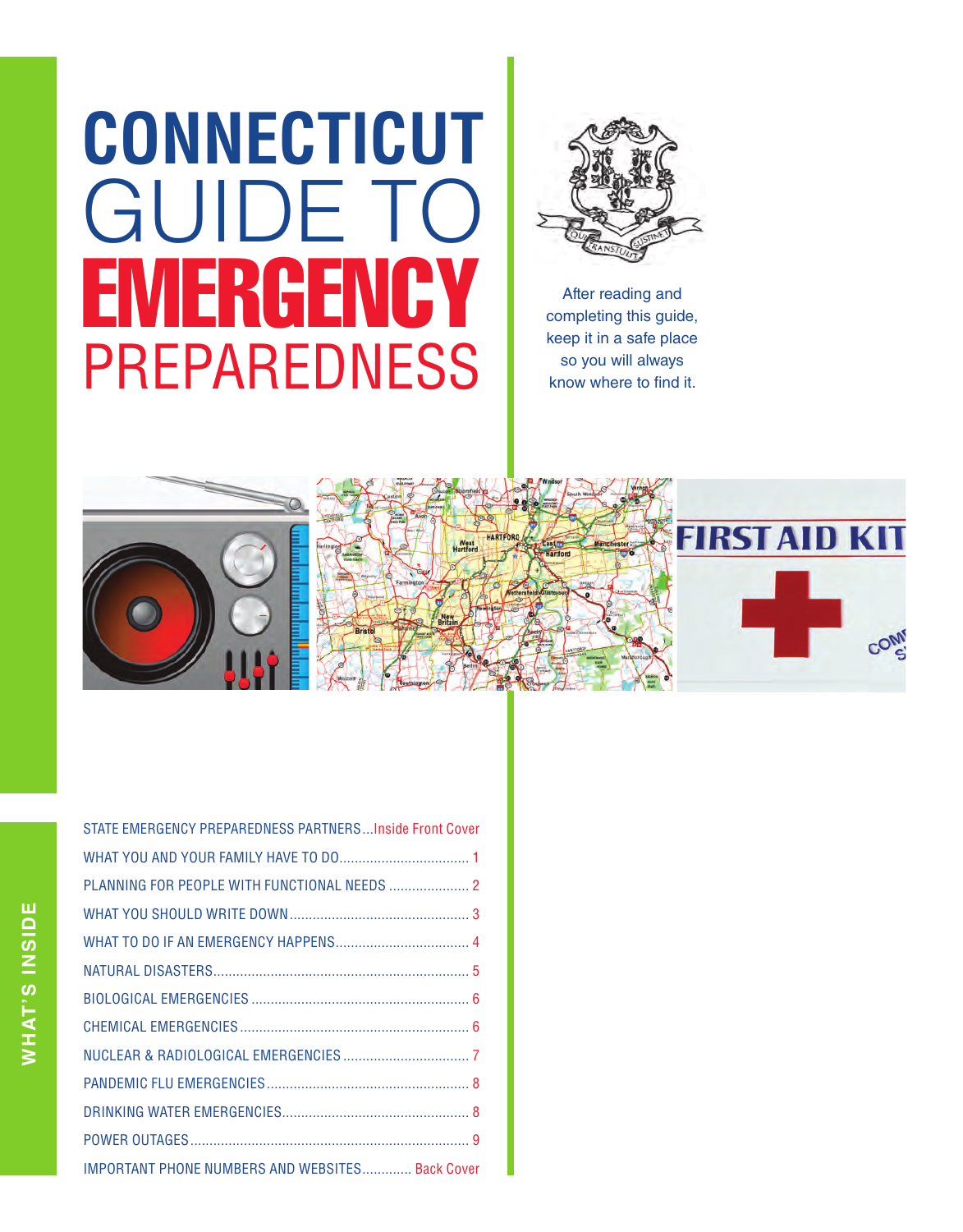## **CONNECTICUT STATE EMERGENCY PREPAREDNESS PARTNERS**

Each of Connecticut's state agencies and commissions work to strengthen Connecticut's level of emergency preparedness.

The Connecticut Department of Emergency Services and Public Protection (DESPP) is in charge of the state's emergency plans and procedures.

DESPP assists all of Connecticut's 169 cities and towns, and two tribal nations in emergency planning and responding to an emergency.

The Department of Public Health (DPH) is in charge of protecting and promoting the health and safety of the people of Connecticut. DPH works with many different partners, including local health departments, tribal nations, hospitals, police, and other state agencies and community partners. They help make sure the state has the procedures and equipment to help protect people's health during and after an emergency.

#### **OTHER STATE PARTNERS:**

 Connecticut Television Network (CT-N) Department of Administrative Services Department of Agriculture Department of Children & Families Department of Consumer Protection Department of Correction Department of Developmental Services Department of Education Department of Energy and Environmental Protection Department of Labor Department of Mental Health & Addiction Services Department of Rehabilitation Services Department of Social Services Department of Transportation Military Department Office of Policy & Management Office of the Chief Medical Examiner



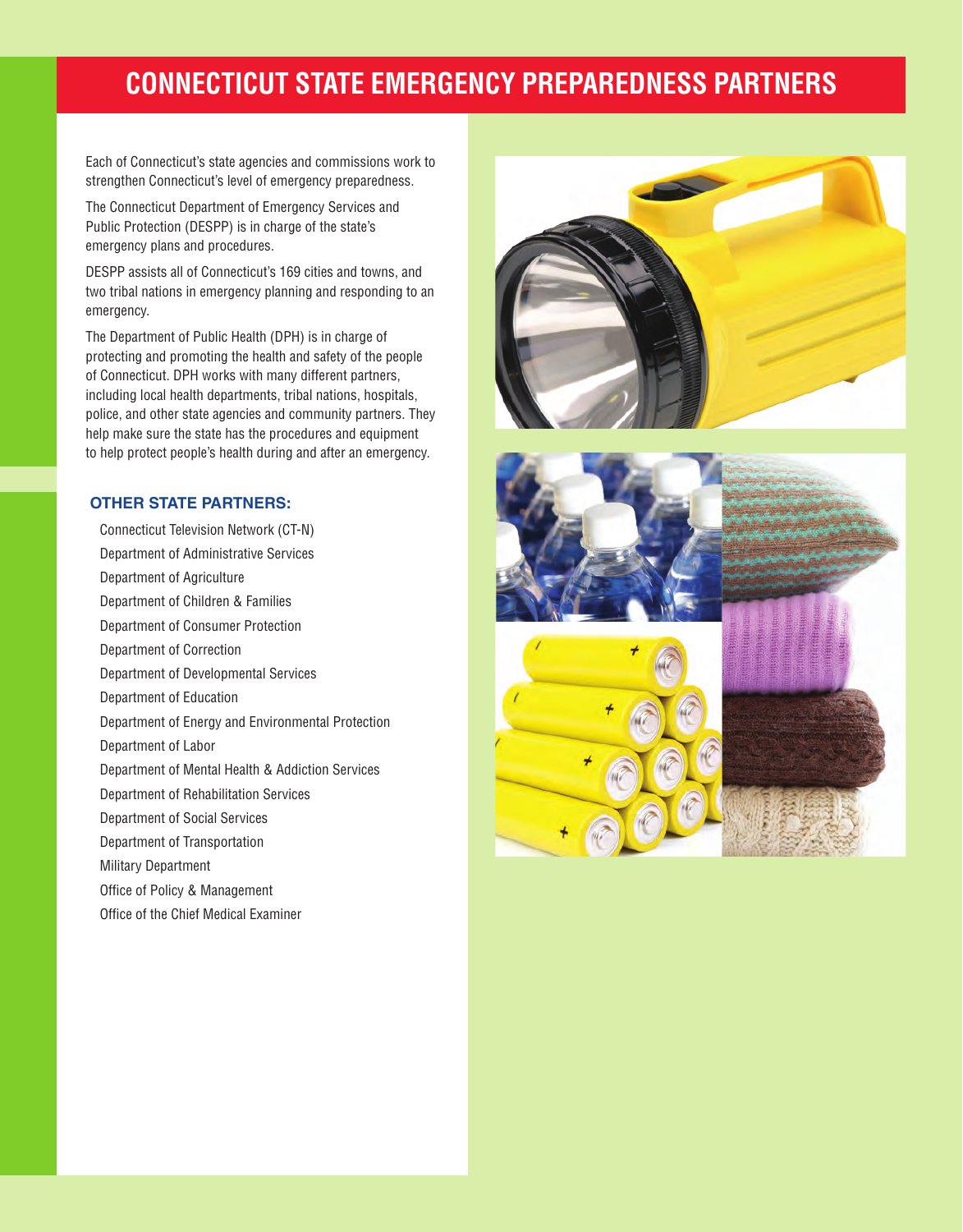## **WHAT YOU AND YOUR FAMILY HAVE TO DO TO BE PREPARED**

#### **EDUCATE YOURSELF AND YOUR FAMILY**

- Find out if there are any places near your home that could be dangerous or cause an emergency like:
- a nuclear power plant
- an area that can flood, like land near a river or ocean
- buildings where chemicals are made or stored
- Have a safe place to go. If you are asked to evacuate (leave your home), you can go to:
- the home of a family member
- a friend's home
- a motel, hotel or shelter
- **Learn what to do in case of an emergency where you work and at your** child's school or daycare.
- Sign up for the Connecticut Emergency Alerting and Notification Systems to get emergency messages emailed to you or sent by text message to your mobile phone. For more information and to register, go to www.ct.gov/ctalert.

#### **MAKE A PLAN FOR YOURSELF AND YOUR FAMILY**

- $\circ$  Pick safe places in your home where you can go if there is an emergency.
- Pick two different ways to get out of your home in case you have to leave it.
- Pick a place that your family will meet in case you are separated during an emergency.
- Pick one place that's in your neighborhood.
- Pick one place that's outside of your neighborhood.
- $\circ$  Pick your family contacts two people you and your family members can call in case you are separated during an emergency.
- Pick one person who lives in the same state.
- Pick one person who lives in a different state.
- Write down your contacts' phone numbers and make sure everyone in your family has a copy of them.
- $\circ$  Pick a place where you can stay in case you have to evacuate your home for a few days.
- Make a plan for what you will do to keep your pets safe if there is an emergency.
- $\circ$  Know how to turn off the electricity, gas and water in your home in case you are asked to do it.
- o Make sure everyone knows the plan.

#### **MAKE AN EMERGENCY SUPPLY KIT**

If there is an emergency in your area, you might not be able to get food, water or other things you need to survive. Also, the heat, water and electricity in your home might not work. That's why you should make an emergency supply kit and keep it in your home. The kit should have enough supplies for you and your family for at least three days. In a

pandemic (worldwide disease outbreak), you may be asked to stay home for weeks to help stop the spread of the disease. You would use this kit if you are told to stay at home during an emergency or take it with you if you are told to evacuate.

#### **PACK A BAG OR A CONTAINER WITH THESE THINGS FOR YOUR EMERGENCY SUPPLY KIT:**

 $\Box$  A supply of water in jugs or bottles. You should have at least one gallon of water for every person in your home for each day. You will need more water if there are children, if someone is nursing a baby or if the weather is hot.

□ Food:

- food in cans or sealed packages like soup and tuna fish
- foods and juices that do not have to be refrigerated or cooked
- food for infants or the elderly
- $\Box$  A manual can opener, paper plates, plastic utensils and something to cook on like a small grill with fuel. Be sure to only use charcoal and gas grills outdoors to prevent carbon monoxide buildup.
- $\Box$  Bleach and eyedropper (to treat water).
- $\square$  Paper towels, toilet paper, soap.
- $\Box$  Battery-powered radio, flashlights, cell phone, extra batteries.
- $\Box$  Blanket/sleeping bag, pillows for everyone in the family.
- $\Box$  Extra clothing for everyone in the family.
- $\Box$  Things babies and children need like diapers, games, toys and books.
- $\Box$  First-aid kit. Remember to include:
	- medicines (prescriptions, fever reducers, aspirin)
	- eye glasses and contact lens supplies
	- list of the doctors you go to and their phone numbers
	- medical supplies (colostomy supplies, insulin syringes)
- $\Box$  Garbage bags and cleaning supplies.
- $\Box$  Things your pets need like food and water, a pet carrier or cage, medicines, muzzle, collar, leash, ID tags and their immunization records.
- $\Box$  Extra set of car keys, credit cards, cash and important information like social security numbers and birth certificates.
- $\Box$  Plastic sheeting and duct tape (see "Sealing the Room pg. 7).
- $\Box$  A copy of this guide.
- $\Box$  Pictures of your family members and pets in case you are separated and need help looking for them.

Check and refill your kit every few months to make sure no food or batteries have expired. A good time to do it is when you change your clocks in the fall and spring. You can build your kit over time by buying one thing, like a can of food or batteries, at a time.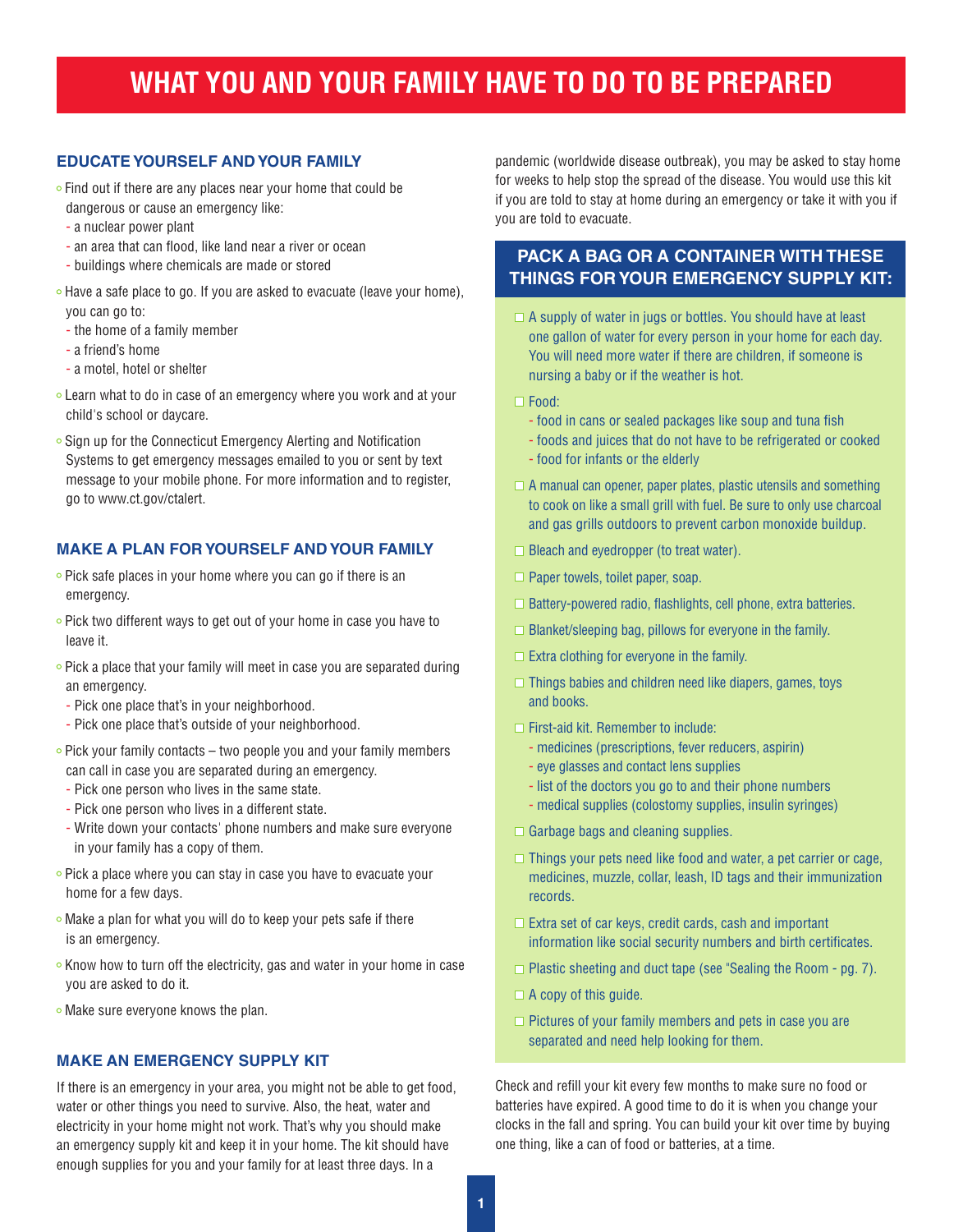## **PLANNING FOR PEOPLE WITH FUNCTIONAL NEEDS**

If you or someone you know has a functional need, like trouble seeing, hearing, walking, or has medical problems, you might have to do more to prepare for an emergency.

#### **IF YOU HAVE CHILDREN:**

**SMALL CHILDREN** may need: formula, diapers, bottles, medications, wipes, baby food, extra water, toys, books.

Breastfeeding can save lives and keep your baby healthy during an emergency. Breastfeeding protects babies from the risks of contaminated water. It also protects your baby from breathing problems and diarrhea – diseases that can be deadly in a disaster. Breastfeeding is especially important if there is a loss of power, water and other services. For more information, go to www.usbreastfeeding.org.

**DAYCARE/SCHOOL-AGE CHILDREN:** If there is an emergency while your child is in school or daycare, those places will have plans to protect your child. You should know what the plan is before an emergency happens.

#### **IF YOU ARE ELDERLY:**

- o If you use a home health care agency, make sure they know your family's emergency plan and who you would like to be contacted in the event of an emergency.
- Tell other family members where to find emergency supplies and teach them how to use any special medical equipment.
- Put your name on special equipment like wheelchairs, canes or walkers.

#### **IF YOU HAVE A DISABILITY:**

- Get other family members and friends to help in case of an emergency.
- Tell other people where you keep your emergency supplies.
- Give one person you know and trust a key to your home.
- Wear a medical alert tag/bracelet so people know what your disability is.
- Show other people how to use your special medical equipment.
- $\circ$  If you have medical equipment that needs electricity and you have to evacuate to a shelter, bring an extension cord with you.
- $\circ$  If you have medical supplies delivered and have to evacuate or stay somewhere else temporarily, let your medical supply company know where you are staying. This lets them deliver you the medical supplies you need.
- o If you need dialysis, find out where there are dialysis treatment facilities nearby.

If you have to stay in a hotel or motel, make sure you tell the people at the front desk that you will need help if there is an emergency. Tell them what kind of help you might need.

Your city or town might keep a list of people with functional needs so that they can be found quickly and helped in an emergency. Call the local

emergency management director or fire department in your city or town and ask them how they can help you if there is an emergency.

#### **Make an "Emergency Health Information Card" for yourself and write down the following information:**

- o Your name, address and phone number.
- Your disability.
- The name, address and phone number of a doctor, friend or family member who knows you and your disability.
- What others need to know about you if they find you unconscious or unable to talk to them, or if they need to move you out of your home quickly.
- Medical needs:
- medicine or special equipment you need
- allergies or problems with medicines
- problems you have talking to people or understanding them
- type of treatment you need
- who you want to treat you
- language(s) you speak

Make many copies of this card and keep it in your emergency supply kit, in your car, in your wheelchair pack, at work, and in your wallet (behind your driver's license or identification card).



#### **HOW TO MAKE CHILDREN FEEL BETTER DURING AND AFTER AN EMERGENCY**

- Ask your children to talk about anything that scares them. Let them ask questions and tell you how they're feeling. Talk together as a family about the emergency.
- Give children plenty of love. Tell them they are safe. Hold and hug them a lot.
- Tell children what is happening in simple words so they can understand.
- Make sure they know that the emergency is not their fault.
- Tell children it's okay to go back to school and do other normal things, like playing with friends. Tell them they can talk to their teachers about the emergency, too.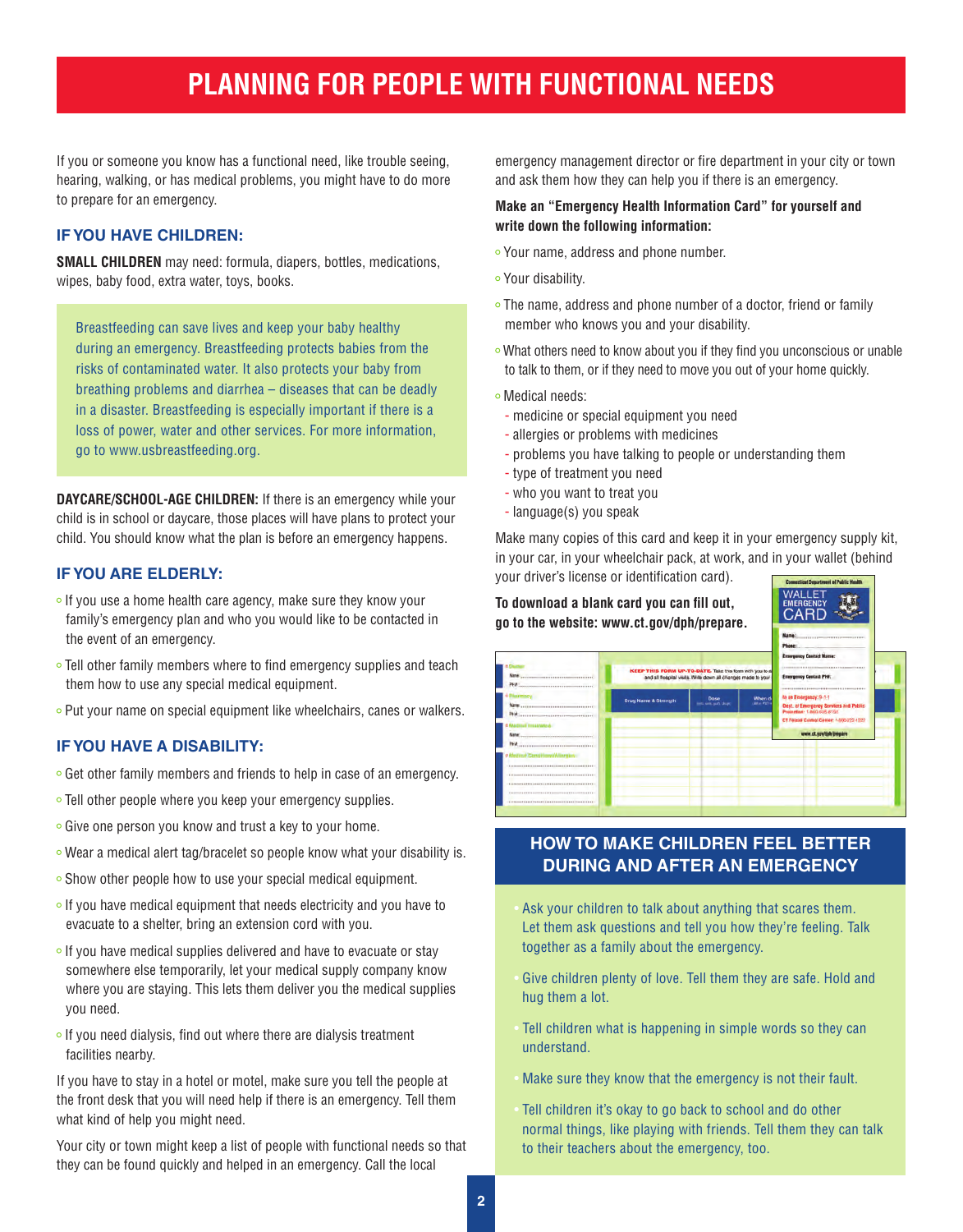## **WHAT YOU SHOULD WRITE DOWN**

#### **WHERE TO GO IN AN EMERGENCY**

Write down where your family spends most of their time: work, school, daycare, the homes of friends and family members. Workplaces, schools and daycare centers should have emergency plans. Find out what they are and write them down. Find out what your town will do in case of an emergency by calling the town hall. Write down that plan. Local TV and radio stations can give you important information during an emergency. Write down at least three local TV and radio stations.

| <b>IMPORTANT NAMES AND PHONE NUMBERS</b>                              | <b>School</b>                                                                                                                |
|-----------------------------------------------------------------------|------------------------------------------------------------------------------------------------------------------------------|
| Fill in this information and make a copy for everyone in your family. |                                                                                                                              |
| Your Family's Contact Person in Your State                            |                                                                                                                              |
| Your Family's Contact Person in a Different State                     | <b>Other School or Workplace</b><br><b>Other School or Workplace</b><br><b>Other Important Information and Phone Numbers</b> |
| <b>Nearest Relative</b>                                               |                                                                                                                              |
|                                                                       |                                                                                                                              |
|                                                                       |                                                                                                                              |
|                                                                       |                                                                                                                              |
|                                                                       |                                                                                                                              |
|                                                                       | Home/Rental Insurance                                                                                                        |
| <b>Family Work Numbers</b>                                            |                                                                                                                              |
|                                                                       |                                                                                                                              |
|                                                                       |                                                                                                                              |

#### **Utility Company Phone Numbers**

| Gas Co: |
|---------|
|         |
|         |
|         |

Other:

volunteers and are free of charge. The American Red Cross is also the main provider of blood to Connecticut's 31 hospitals.

**American Red Cross**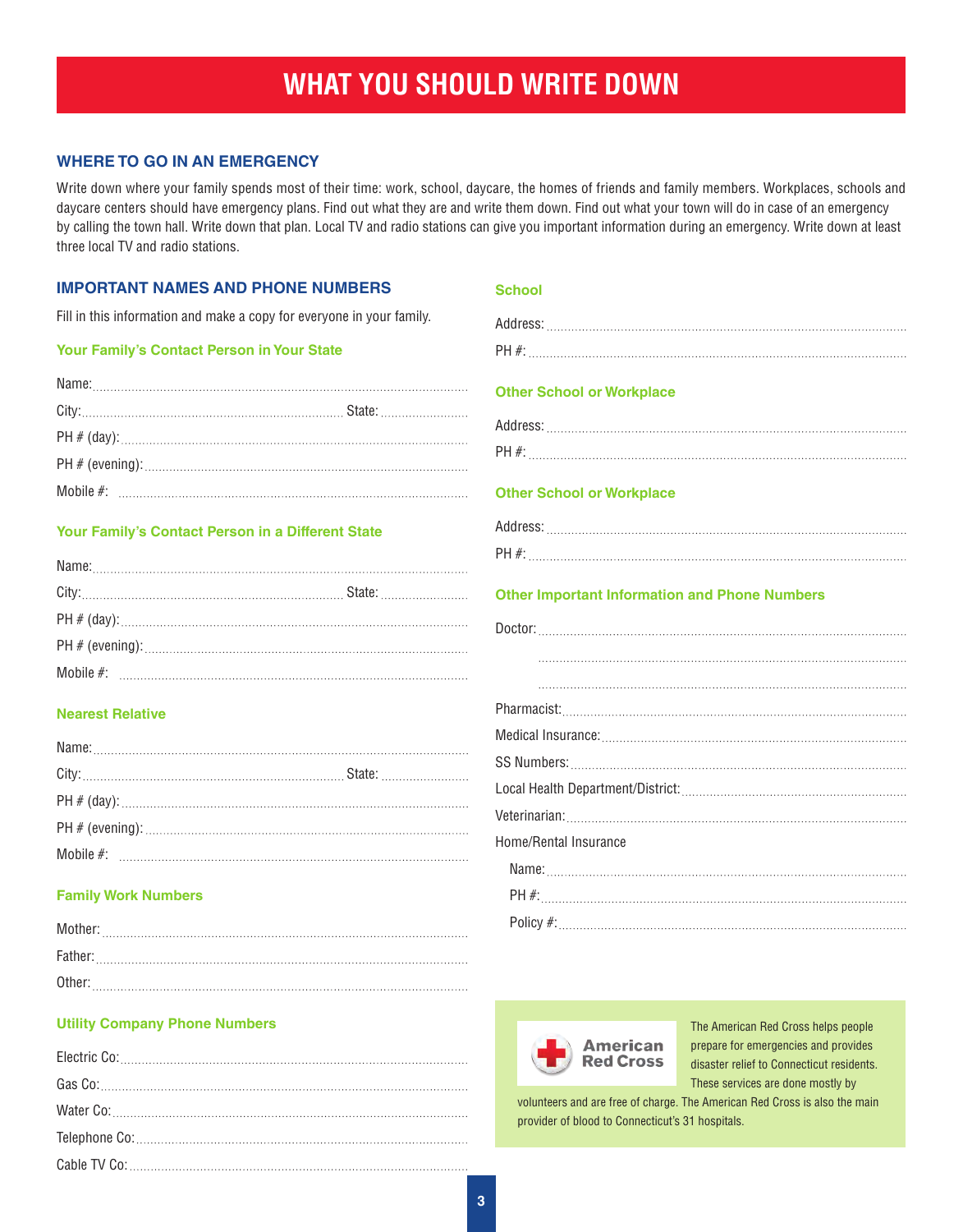#### **WHAT SHOULD I DO?**

- Stay in a safe place and tune to your local TV or radio stations for instructions on how to keep safe.
- Do what state and local emergency officials tell you to do.
- Check to see if anyone around you is hurt and get help for anyone who's seriously injured.
- Dial 9-1-1 ONLY if there's a life-threatening situation. It is very important to keep these lines open for those who need them.
- Make sure your pets are safe and secure.
- $\circ$  Call your family contact do not use the telephone again unless it is a life-threatening emergency. For non-emergency calls, try sending text messages from your mobile phone. In many cases, text messages will go through when a phone call may not.
- Check on your neighbors, especially those who are elderly or have a disability.

#### **WHAT SHOULDN'T I DO?**

**DO NOT** go to the hospital unless there is a medical emergency.

#### **WHAT DO I DO WHEN TOLD TO SHELTER IN PLACE?**

In some emergencies, you may be told to shelter in place. This means that you should stay inside wherever you are and not go outside. You should:

- Stay calm.
- $\circ$  Bring children and pets inside right away.
- Close and lock all windows and outside doors.
- Get your emergency supply kit.
- Go to a room in the middle of your home or a room without windows if you have one.
- Turn on your radio and tune to a local news station for information.
- $\circ$  Stay where you are until you are told it is safe.
- If there is a chemical, nuclear or radiological emergency, you should also:
- Turn off all vents that bring in outdoor air, like fans and air conditioners.
- o If you have a fireplace, close the damper.
- You may also consider sealing the room (see "Sealing the Room" pg. 7).

#### **WHAT DO I DO WHEN TOLD TO EVACUATE?**

If you are told to evacuate, leave right away and take your emergency supply kit with you. Remember to take any medications or medical supplies you may need for the next few days with you, too. Depending on what's happening, you will be told the safest way to evacuate and where to go. You can also get information from local TV and radio stations.

#### **MONITOR AND LISTEN:**

In an emergency, local officials may not be able to give you information and tell you what to do right away. Keep checking your local TV and radio stations, and the Internet for official news and information as it becomes available.

#### **WHAT ABOUT PETS?**

Long before an emergency happens, you should make a plan for what to do with your pets to make sure they're cared for if you have to evacuate your home. Call friends, family, veterinarians or boarding kennels outside of your neighborhood to see if they'd be able to care for them.

Remember, pets aren't allowed in most Red Cross shelters. Only service animals that help people with disabilities will be allowed in. For more information on caring for your pets before, during and after an emergency, visit www.ready.gov/animals.

### **THE EMERGENCY ALERT SYSTEM**

In Connecticut, we use the Emergency Alert System (EAS) during emergencies. When the EAS is activated, all TV and radio programs are stopped and an emergency message comes on. It is important that you listen to these instructions and stay tuned for more information. For a list of local Connecticut radio stations, go to www.ctba.org/stations.cfm.

#### **TIPS FOR COMMUNICATING IN AN EMERGENCY:**

In an emergency, many people may be trying to use their mobile and landline telephones at the same time. When large numbers of people try to make phone calls at the same time, it can make it hard for your call to go through. Here are ways to help keep the telephone networks working in an emergency:

- **Limit non-emergency calls**
- Keep all phone calls short
- For non-emergency calls, try sending text messages from your mobile phone. In many cases, text messages will go through when a phone call may not.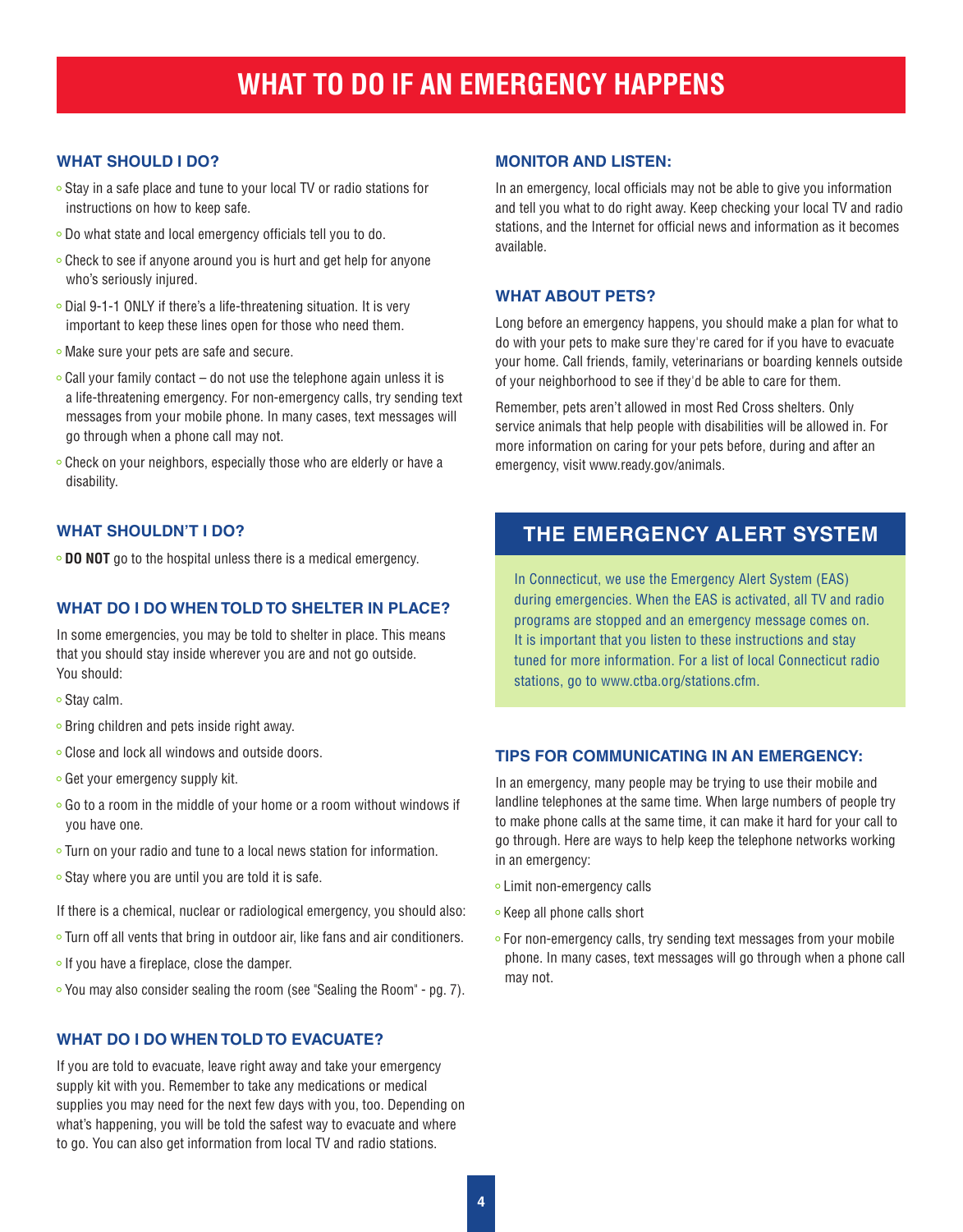## **NATURAL DISASTERS**

A natural disaster could happen in any part of Connecticut. Natural disasters include severe thunderstorms, flash floods, snowstorms, hurricanes and tornadoes. If a major storm is coming, make sure you have flashlights, a battery-operated radio, extra batteries and cell phones because you might lose electricity and phone service for a few days or even weeks.

#### **WHAT TO DO BEFORE A NATURAL DISASTER:**

• Make sure you have an emergency supply kit ready.

- $\circ$  Know what different weather terms mean:
- A severe storm watch means that dangerous weather may happen.
- A severe weather warning means there is a storm on its way take cover or seek shelter right away.
- Evacuate if you are told to do so by emergency officials. Plan on where you can stay for a few days, if you have to leave.

#### **DURING A NATURAL DISASTER:**

- Move to a room near the middle of your home. If there is a storm like a hurricane or tornado, move to the lowest part of your home, like your basement if you have one. If there is severe flooding, move to the highest level of your home.
- Take your emergency supply kit with you.
- Keep checking local TV and radio stations and the Internet for official instructions, including shelter locations, weather reports, etc.

#### **AFTER A NATURAL DISASTER:**

- Make sure that your family members are not hurt.
- **DO NOT TOUCH** or go near power lines that have been knocked down. Tell your local power company where you see any downed power lines.
- $\circ$  If there is a power outage, you should be careful of food safety and carbon monoxide poisoning. See "Power Outages" on page 9 for more information.
- $\circ$  If there is flooding, stay away from flood water. Flood water may contain viruses, bacteria and germs which could make you very sick. All food, water and medicine that have come in contact with flood water should be considered contaminated and thrown away.

In a serious storm or flood, you may have sewage backup into your home. Sewage contains bacteria, viruses, and other germs that can cause disease. A sewage backup can make your home unsafe to live in.

If you have a sewage backup in your home:

- Turn off the power if there is standing water or the chance of electrical wires touching water or anything wet.
- Do not flush the toilets.
- $\circ$  Keep all children and pets away from the sewage.
- Wear rubber gloves when touching anything with sewage on it. Wash hands right after. Never touch raw sewage with bare hands.
- Call your town or local health department to report a sewage backup.

#### **MAKE AN EMERGENCY CAR KIT FOR TRAVELING:**

- blankets/sleeping bags
- o flashlight with extra batteries
- first-aid kit
- utility knife
- high-calorie, non-perishable food (protein bars, granola bars or fruit bars)
- sack of sand (or cat litter)
- shovel
- windshield scraper and brush
- tool kit
- o tow rope and booster cables
- bottled water
- compass and roadmaps

#### **TYPES OF NATURAL DISASTERS**

#### **BLIZZARDS:**

• extra clothes to keep dry

Weather forecasts usually let you know ahead of time if there's a blizzard coming. If a blizzard is coming, avoid driving and make sure you have food and supplies to last you a few days without electricity or phone service. If there is snow, make sure inlets and outlets for furnaces and other appliances are free from snow to prevent ventilation problems and carbon monoxide build-up. Also make sure your car's exhaust pipe is clear of snow or ice before starting.

#### **FLASH FLOODING:**

Move quickly to higher ground. Water rushing at you in a flood can knock you off your feet! If you're in your car and water comes up around you, get out and move to higher ground right away. Cars can be swept away in just two feet of moving water.

#### **HURRICANES**:

A hurricane is a big storm with thunder, lightning and very strong winds. A big hurricane can have winds blowing 75 miles per hour or higher. Hurricane season in Connecticut is June 1 through November 30. If there is a hurricane warning, take shelter right away or evacuate if you are told to do so. You can learn more about what to do before and after a hurricane online at www.ct.gov/hurricane.

#### **TORNADOES:**

If there is a tornado warning, get to shelter right away. If you are in your car, stop. Do not try to outrun the tornado. Get out and lie flat, face down in a low area. Cover your head and wait for the tornado to pass by. If you are home, go to the basement, storm shelter or a room near the middle of the home. If you are in a tall building go to the middle of the building, like in a stairwell or hallway.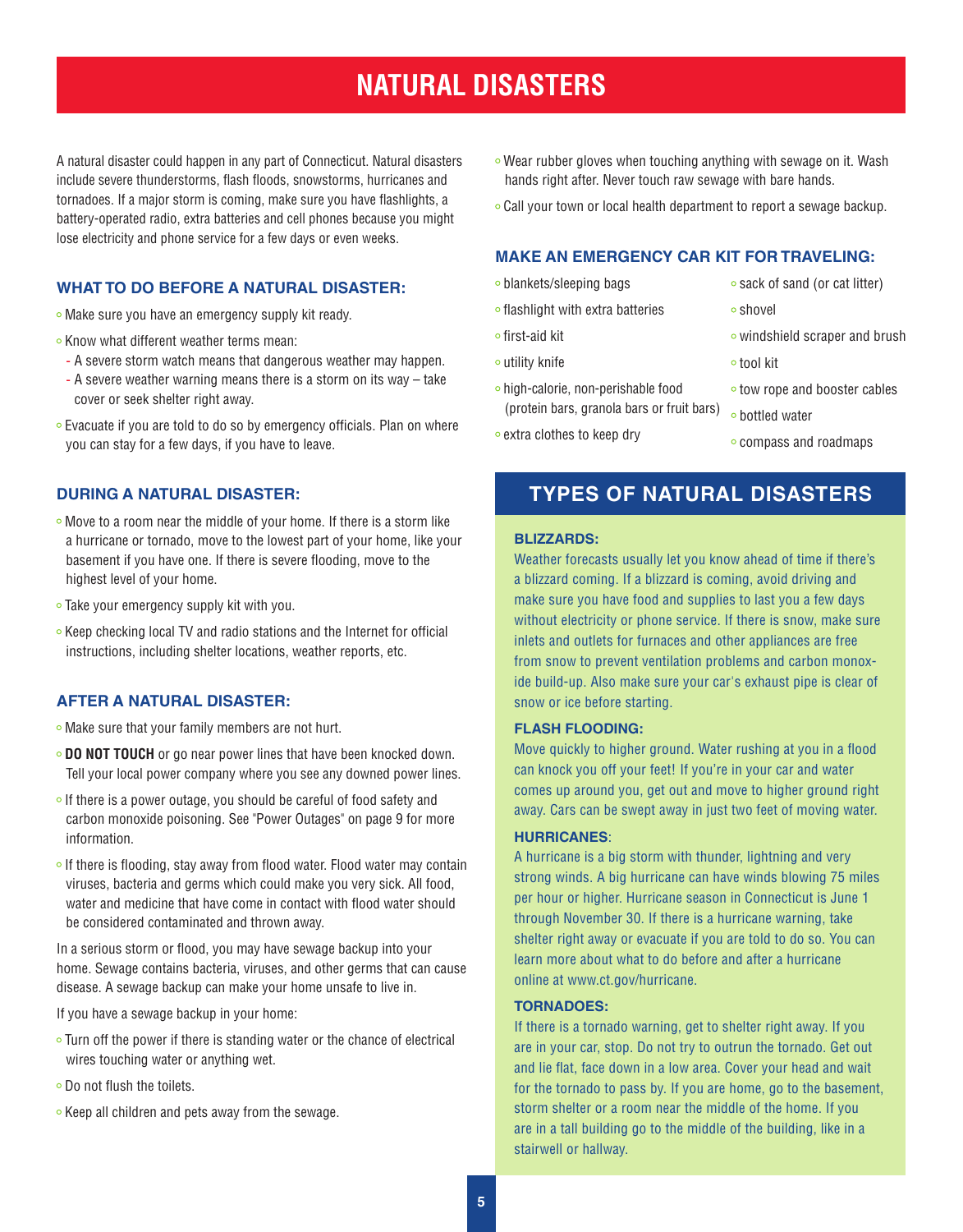## **BIOLOGICAL EMERGENCIES CHEMICAL EMERGENCIES**

Bacteria, viruses, and poisons cause biological emergencies. They can be sprayed into the air, used to contaminate (poison) food, and put into drinking water. Some types can also be spread by person-toperson contact. A biological emergency can happen by accident or when germs or other biological hazards are used on purpose to make people sick. How to protect yourself depends on the type of germs. Some germs, like anthrax, can't be passed on by someone who has it. Other germs, like smallpox, can be passed from one person to another. If that happens, people who have gotten sick might have to be isolated. People who are exposed to the germs might have to be quarantined.

#### **WHAT DO "QUARANTINE" AND "ISOLATION" MEAN?**

To help stop diseases from spreading, you might be put into quarantine or isolation. "Quarantine" means that you are not sick, but are kept away from other people because you may have been exposed to an infectious or contagious disease. "Isolation" is when you are kept away from other people because you are sick. These are common during a biological emergency. You can also do these things on your own, even if you are not told to, to help stop the spread of disease.

#### **BEFORE A BIOLOGICAL EMERGENCY HAPPENS:**

**Be sure you have your emergency supply kit ready.** 

#### **WHEN A BIOLOGICAL EMERGENCY HAPPENS:**

- Check local TV and radio stations and the Internet for official instructions. They will tell you how to know if you or a family member has gotten sick, where to go for medical help and whether or not they are giving out medicines to help you.
- Always do what doctors and officials tell you to do.
- There may be long lines of people waiting for medications, vaccine or medical care, so you may have to be patient.
- $\circ$  If the illness can be passed from person to person, people who have been exposed may have to be quarantined.
- **EVERYONE** should practice good hygiene and cleanliness to avoid spreading germs.

#### **AFTER A BIOLOGICAL EMERGENCY:**

Check local TV and radio stations and the Internet for official news, information and instructions.

Connecticut is divided into public health areas so it's easier to give out medicines during an emergency. If an emergency happens, state and local officials will tell you when and where to go for help through your TV and radio. To find out which local health department is responsible for getting you and your family medicine or vaccinations in a biological emergency, go to www.ct.gov/dph/mda.

A chemical emergency can happen when gasses, liquids or solid materials that can poison people have been released. This kind of emergency can happen by accident or on purpose by a terrorist attack.

Some chemicals are very dangerous and make you sick right away. Other chemicals are less dangerous and may not hurt you. Chemicals that are liquids or gasses are usually more dangerous than chemicals that are solid materials.

Protecting yourself and your family before, during and after a chemical emergency can help keep you safe and keep you from getting sick. Follow these simple steps:

#### **BEFORE A CHEMICAL EMERGENCY HAPPENS:**

- **Be sure you have your emergency supply kit ready.**
- Pick a room in the middle of your home or building for shelter. Rooms without windows on the highest level are the best.

#### **WHEN A CHEMICAL EMERGENCY HAPPENS:**

- Close all your doors and windows.
- $\circ$  If you have a fireplace, close the damper.
- Turn off fans, air conditioners, and forced-air heating units that bring in fresh air from the outside.
- o If you are told to stay where you are, you should:
	- Move to an inside room and bring your emergency supply kit with you.
- Check local TV and radio stations and the Internet for official news, information and instructions.
- You may also consider sealing the room (see "Sealing the Room" pg. 7).

#### **AFTER A CHEMICAL EMERGENCY:**

- Wash with soap and water right away if you think you were near a chemical.
- Change out of your clothing.
- Get medical help if you feel sick.

If a biological or chemical emergency happens, officials may not be able to tell you what to do right away. It might take time for them to figure out exactly what the illness or chemical is, how it should be treated, and who is in danger. You should check local TV and radio stations and the Internet for official news following the emergency so you know:

- How dangerous it is.
- What illness you might get.
- Where to get medicines if you have to.
- Where to go for medical help or shelter.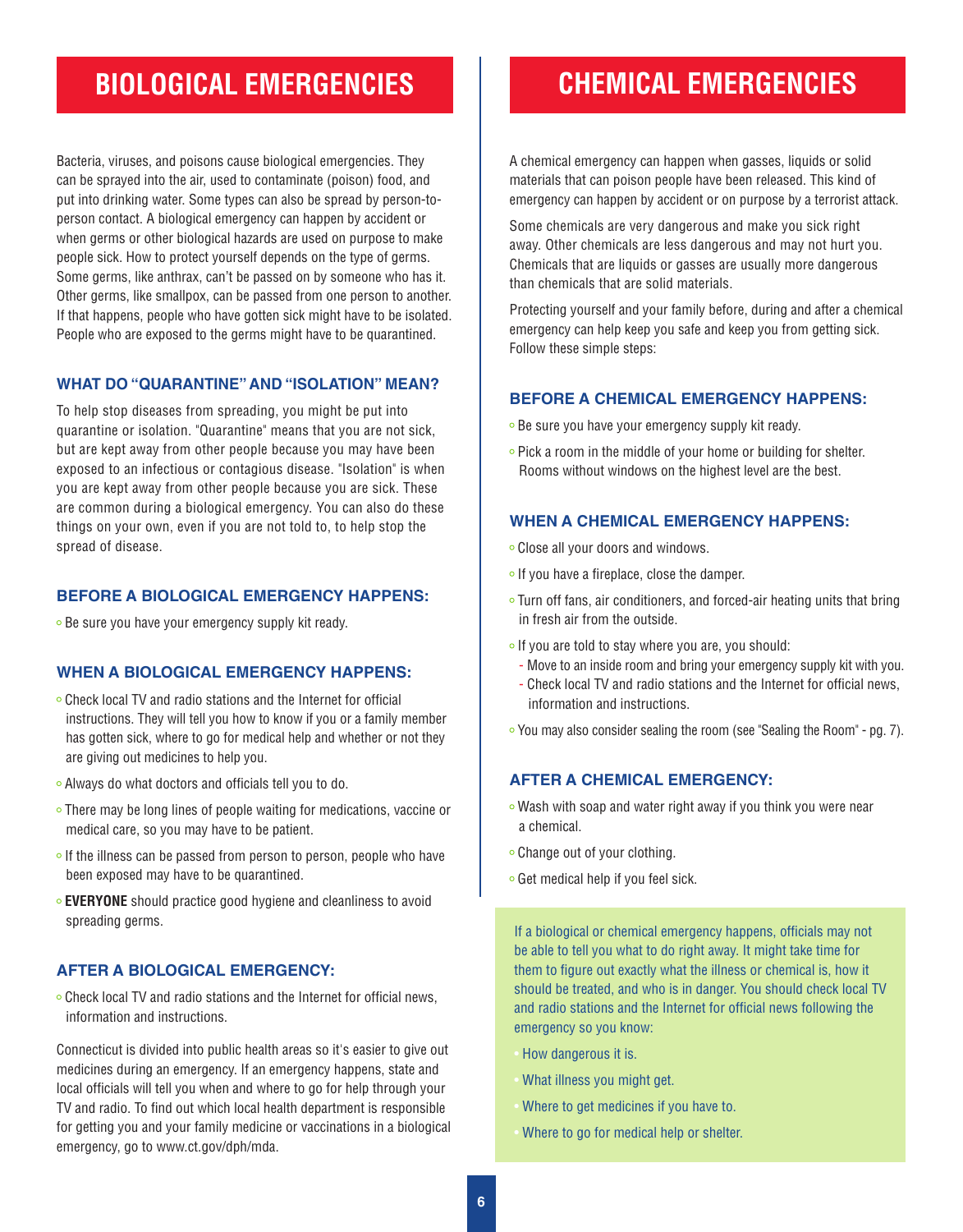## **NUCLEAR & RADIOLOGICAL EMERGENCIES**

A nuclear or radiological emergency might be an accident at a nuclear power plant, the use of a small nuclear weapon or someone setting off a "dirty bomb." When a dirty bomb explodes, it sends off dangerous radioactive material over a certain area. Radiation's health effects can be mild, like reddening of the skin, or very serious, like cancer or even death.

#### **BEFORE A NUCLEAR OR RADIOLOGICAL EMERGENCY HAPPENS:**

- **Be sure you have your emergency supply kit ready.**
- o Make sure you know where and how to get information from your city or town.
- $\circ$  If you live near the Millstone Station (a nuclear power plant), you should get a guide called "Emergency Planning for Millstone Station" in the mail every year. Make sure you put that guide in your emergency supply kit. If you live within 10 miles of a nuclear power plant, you should know the evacuation routes for your neighborhood.

#### **WHEN A NUCLEAR OR RADIOLOGICAL EMERGENCY HAPPENS:**

- During and after a release of radioactive materials, local, state and federal officials will watch the levels of radiation and tell you what you should do to protect yourself.
- The best action will depend on the emergency. Tune to your local TV, radio stations and Internet for information and instructions during any emergency.
- $\circ$  If a lot of radioactive material is released in a radiological emergency, you may be told to "shelter in place," which means to stay indoors where you are; or you may be told to move to another location.
- $\circ$  If you are told to shelter in place, you should do the following:
- Close and lock all doors and windows.
- Turn off fans, air conditioners, and forced-air heating units that bring in fresh air from the outside. Only use units that recirculate air that is already in the building.
- Close fireplace dampers.
- If you can, bring pets inside.
- Move to an inner room or basement.
- You may also consider sealing the room (see "Sealing the Room" to the right).
- Keep your radio tuned to the emergency response network or local news to find out what else you need to do.
- Do not leave your shelter until you are told that it is safe by local officials.
- $\circ$  If you are told to evacuate, follow the directions from your local officials. Leave the area as quickly and orderly as possible. Also:
- Turn off the fan, air conditioning, and heating system in your car. These bring in air from the outside. Close your vents and keep your windows rolled up.
- Take your emergency supply kit, medicines you need, extra clothes, cash and credit cards.
- Take pets only if you are using your own vehicle and going to a place you know will accept animals. Emergency vehicles and shelters usually will only accept service animals and may not accept pets.

#### **AFTER A NUCLEAR OR RADIOLOGICAL EMERGENCY:**

Check your local TV and radio stations and the Internet for official news, information and instructions.

#### **SEALING THE ROOM**

During a chemical, nuclear or radiological emergency, the air outside may be dangerous. For short periods of time, "sealing the room" can help protect you and your family from harmful air outside. If you see large amounts of debris in the air, or if local officials say the air is dangerous, you may want to take this kind of action.

Choose one room in the middle of your home or a room with no windows as your shelter. When you move to your shelter, use duct tape and plastic sheeting to seal any doors, windows, or vents in case a chemical or radiation plume is passing over (listen to your radio for instructions). Within two or three hours, you should take down the plastic and duct tape and air out the room. **You can suffocate if you keep the room tightly sealed for more than five hours.** To seal a room:

- Seal all windows, doors and air vents in one room with 2-4 mil. thick plastic sheeting and duct tape. You might want to measure and cut the plastic sheeting in advance to save time.
- Cut the plastic sheeting at least six inches wider than the openings and label each sheet.
- Duct tape plastic at corners first and then tape down all the edges.

Connecticut has special plans in case there is an emergency at the nuclear power plants at the Millstone Station in Waterford, Connecticut or Indian Point in Buchanan, New York. These plans include steps the state takes to protect the health and safety of all Connecticut residents. If an emergency happens at one of these facilities, public safety officials will begin the state emergency response plan and tell residents what is going on and what to do.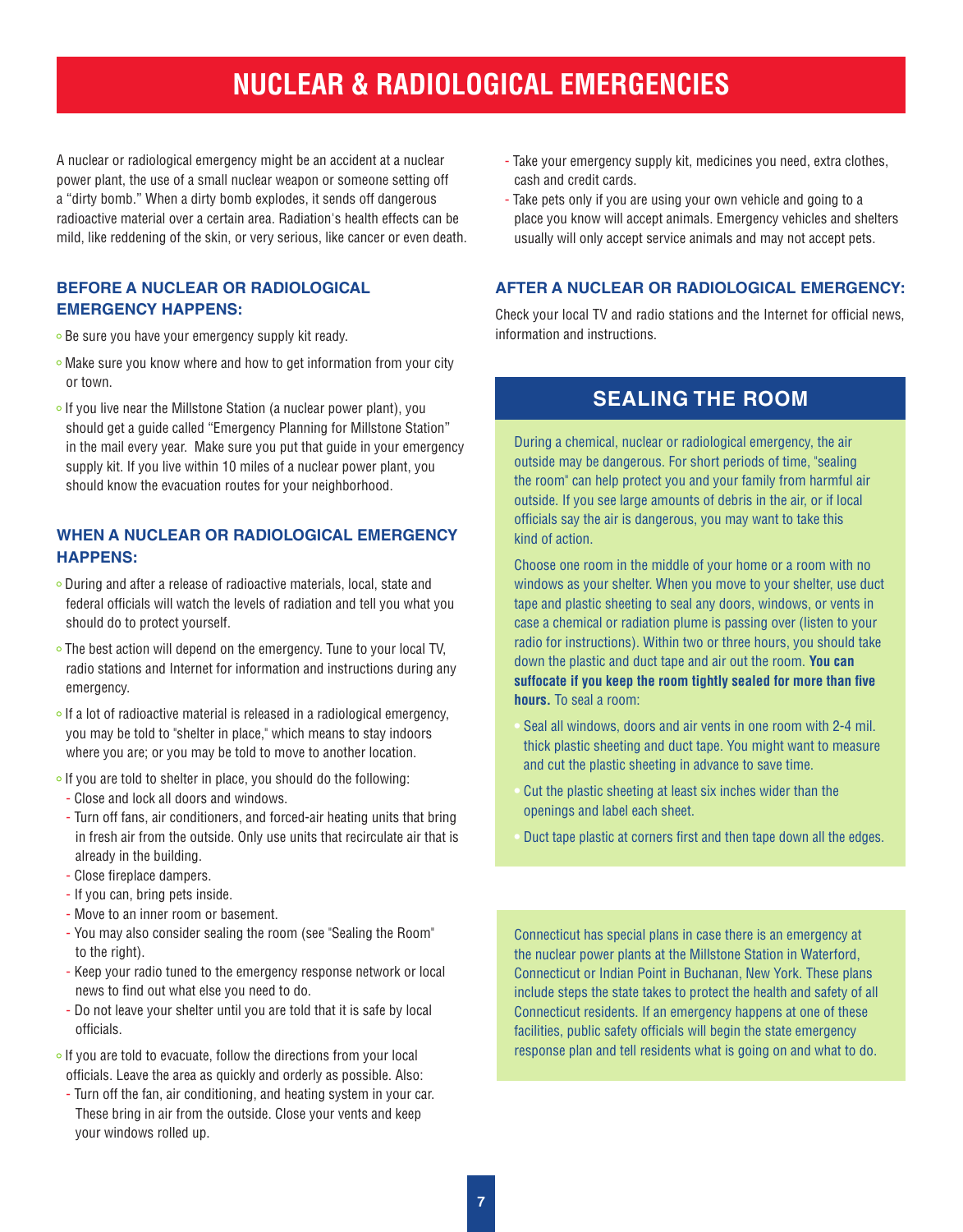## **PANDEMIC FLU EMERGENCIES**

#### **WHAT IS A FLU PANDEMIC?**

A flu pandemic happens when a new kind of flu virus makes people sick all over the world. It can last for many months, affect many different places and be very dangerous. Millions of people around the world might get very sick. Many people could die. In the 1900s there were three flu pandemics, including the Spanish Flu of 1918 which caused over 40 million deaths worldwide (over 500,000 in the U.S.) According to the Centers for Disease Control and Prevention (CDC), during the H1N1 influenza pandemic in 2009 more than 60 million people got sick, more than 274,000 were hospitalized, and more than 12,000 died in the U.S. No one knows for sure when, or where, the next flu pandemic might happen, but everyone should be prepared.

#### **WHAT CAUSES A FLU PANDEMIC?**

When an animal flu virus mutates (changes form) and spreads to humans.

#### **WHAT TO EXPECT:**

A lot of sick people

- Hospitals and clinics with long lines, lack of medicine
- Closed schools, businesses, stores, banks and government offices
- Limited supplies (food and water)
- Limited services (power, water, garbage collection)

#### **WHAT YOU SHOULD DO:**

- Be as healthy as you can be. Eat a balanced diet, get plenty of rest and exercise daily
- $\circ$  Stay away from anyone who is sick
- Stay home from work or school if you feel sick
- Clean the surfaces of shared objects (telephones, countertops, doorknobs)
- Listen for school and work closings
- Avoid touching your eyes, nose or mouth (these are attack areas for the flu virus)
- o Make sure your emergency supply kit is ready

#### **GOING TO WORK DURING A FLU PANDEMIC:**

- Stay home if you can or if you are sick
- Plan on getting your work done with less people
- Expect to do things that usually aren't part of your job

If there is a flu pandemic, check your local TV and radio stations and the Internet for information and instructions.

For more information about pandemic flu, go to www.ct.gov/ctfluwatch.

## **DRINKING WATER EMERGENCIES**

Contamination (dangerous chemicals or substances) of drinking water does not happen very often in Connecticut. Contamination may be caused by water system failures, accidents or terrorist attacks. For example, things like chemicals or animal and human waste can get into a water supply and make the water dangerous to drink.

Your drinking water may not be safe during or after an emergency, like a hurricane. You will be told by your water company or local officials if your drinking water is not safe. Water that has an unusual change in color, smell or taste, or has floating pieces in it, should NOT be used. Listen to your local news or your water company to know if your water is not safe.

If you are a homeowner in a flooded area whose private well has flooded, you should consider your well contaminated. Flooded wells should be disinfected before use. To be safe, you should treat your water or use bottled water until you disinfect your well. For information on disinfecting wells, go to www.ct.gov/dph/floods.

If you are told to treat your drinking water, use treated or bottled water when cooking, washing fruits and vegetables, brushing teeth, or making baby formula. You should also use treated or bottled water to wash your hands when cooking. Adults and older children do not need to use treated water to shower or bathe, but should try not to swallow or get untreated water in their mouth. *Infants, toddlers, the elderly, and people with severely compromised immune systems should be bathed using treated or bottled water.*

#### **HOW TO TREAT WATER**

You may need to treat your drinking water or use bottled water in an emergency. To protect you and your family, you should do **ONE** of the following to make sure your water is safe to use:

- Boil your drinking water at a rolling boil for one minute. Make sure water is clear of floating pieces before boiling; OR,
- Use sealed bottled water; OR,
- Add eight drops of liquid chlorine bleach for every gallon of clear water or 16 drops for every gallon of cloudy water. Do NOT use household bleach that has perfumes or ingredients other than sodium hypochlorite as it may be toxic. Be sure to mix the water well and let it stand for at least 30 minutes before using; OR,
- Add water purification tablets as it says on the package. When using treatment chemicals, be sure to mix the water well and let it stand for at least 30 minutes before using.

#### **IF YOU SEE SOMETHING, SAY SOMETHING**

If you notice suspicious people or activities near public drinking water sources or water supply facilities, report them to the local police.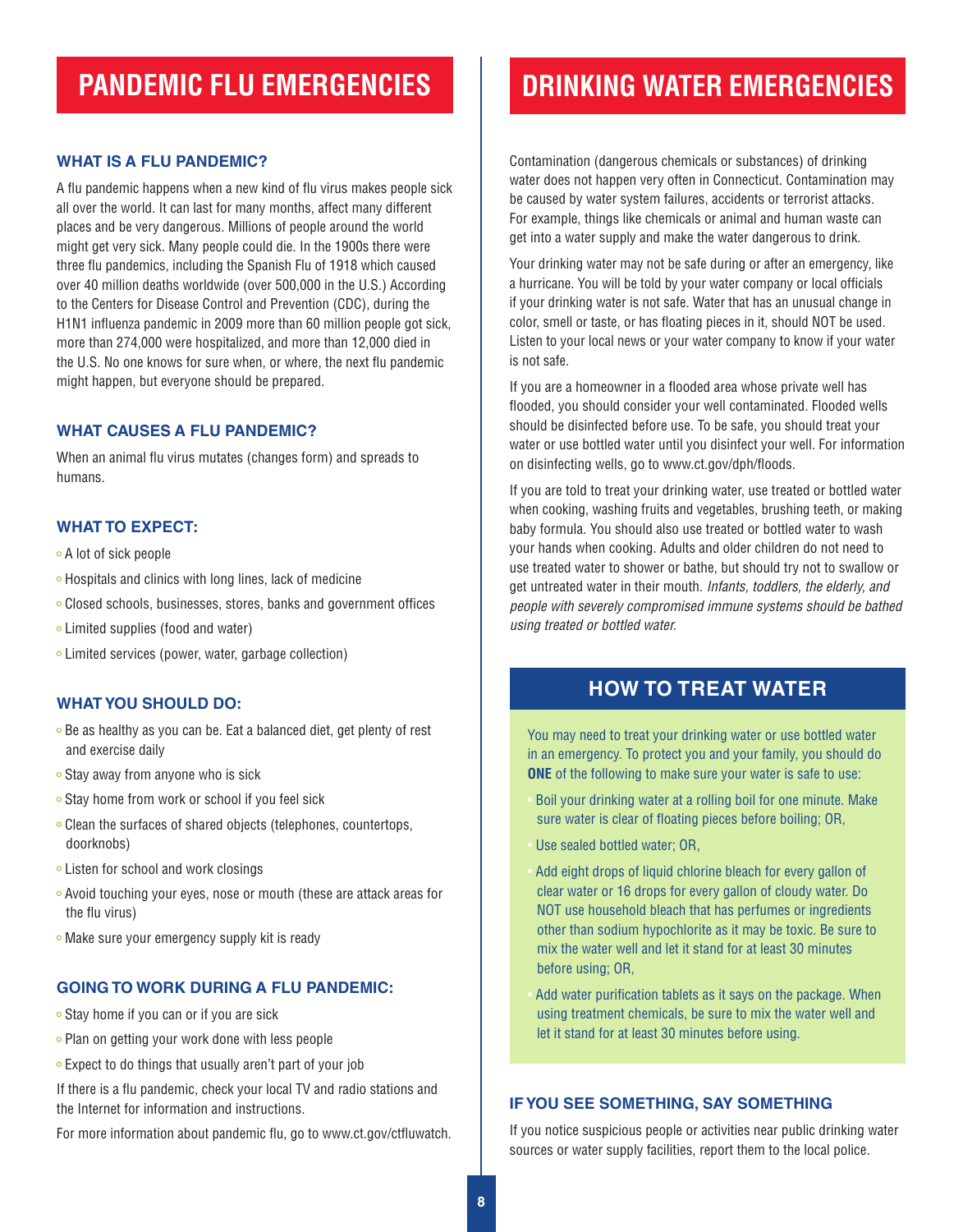## **POWER OUTAGES**

Be sure to report all power outages to your utility company. In Connecticut, the major utility companies include:

- Connecticut Light & Power: 1-800-286-2000
- United Illuminating: 1-800-7-CALL-UI

#### **FOOD SAFETY:**

Food in your refrigerator and freezer may be unsafe to eat if:

• The power is off for four hours or more.

20

The temperature inside your refrigerator is at or above 45°F/7°C for more than two hours.

> *Keep at or below 45˚F/7˚C*

Keep the refrigerator and freezer closed to help keep food safe longer:

- Keep the refrigerator/freezer door closed during a power outage to keep it cold.
- Refrigerated food will be safe for no more than four hours.
- Freezer full of frozen food will be safe for no more than 48 hours (24 hours if half full).

Clean your refrigerator and freezer after a power outage:

- When the power comes back on, clean out your refrigerator and freezer **BEFORE** you put new food in it.
- Wash the inside of the refrigerator and freezer with soap and warm water. Next, wipe the inside down with a mild solution of 1/2 tablespoon of bleach in a gallon of water. Keep the refrigerator and freezer doors open to air dry.
- Once dry, close the doors and let it get cold inside the freezer and refrigerator before you fill it with food.

For a list of foods that should be thrown away after a long power outage, go to www.ct.gov/dph/poweroutage/food.

#### **BREAST MILK:**

- For breast milk stored in your freezer, if you can see ice crystals, it is safe to re-freeze.
- $\circ$  If the breast milk has defrosted (no ice crystals), use within 48 hours for healthy babies and within 24 hours for premature or sick babies.

#### **CARBON MONOXIDE (CO):**

When the power goes out during an emergency, like a hurricane or winter storm, some people may use portable generators for electricity or outdoor grills for cooking and heating. Misuse of portable generators and outdoor cooking devices can cause CO to build up in a home, garage, or camper and poison the people and animals inside.

Carbon monoxide poisoning can kill you. To prevent CO poisoning:

- **DO NOT** use portable generators inside your home, garage, carport, basement or other enclosed space, like a covered porch. Only use portable generators outside and at least 20 feet from you and your neighbors' homes. Keep your generator away from doors, windows or air intake vents.
- **DO NOT** use charcoal grills, gas grills or camping stoves inside your home.
- **DO NOT** use propane or kerosene heaters inside your home.
- **DO NOT** use your gas oven or stove top to heat your home.
- Check to make sure that you have CO detectors installed on each level of your home and outside sleeping areas. Change the batteries every six months and replace your CO detector every five years.

**IMPORTANT:** Opening windows and doors, and using fans is **NOT** enough to stop a deadly buildup of CO in your home.

The signs of CO poisoning are like the flu: headache, tiredness, dizziness, nausea, vomiting, or loss of consciousness. These signs may be your only warning because you cannot see or smell CO. If you or a family member has signs of CO poisoning, get outside and dial 9-1-1 from a mobile phone or from a neighbor's home.

For more information on carbon monoxide, go to www.ct.gov/dph/co.



*At least 20 feet*

*ONLY use portable generators and outdoor grills outside.*